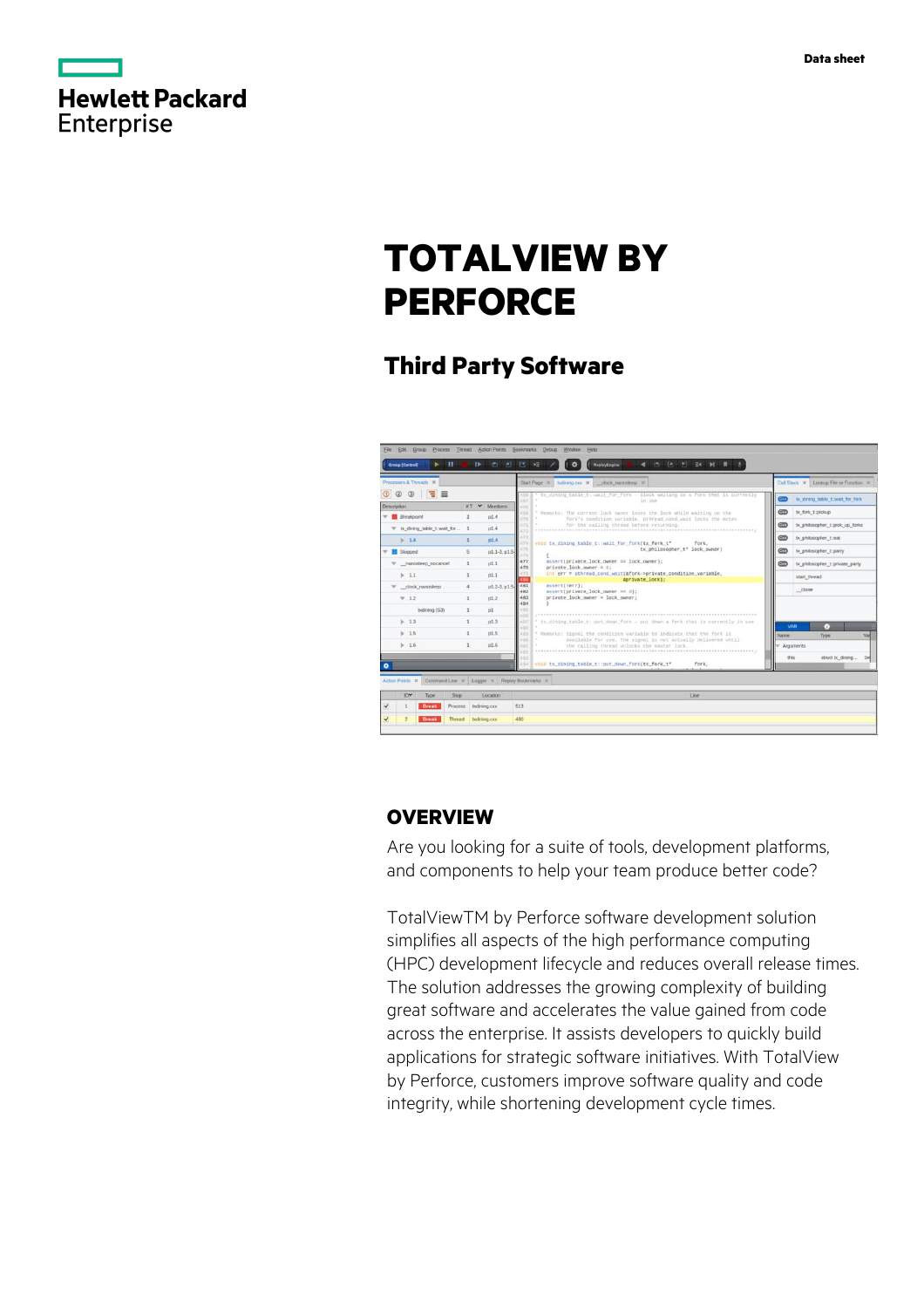### **FEATURES**

#### **TotalView for HPC**

TotalView by Perforce delivers a scalable debugger for parallel applications written in C, C++, and Fortran that simplifies the development, debugging, and optimization of applications.

Debugs many processes and threads in a single window, while giving developers complete control over program execution. It allows running, stepping, and halting line-by-line within a single thread or within groups of processes or threads.

ReplayEngine, included with the TotalView software, records and saves execution making it possible to work back from a failure, error, or crash to find the origin without repetitive restarts and stops.

Find race conditions, memory leaks, and memory overruns, allowing troubleshooting of difficult problems that can occur in concurrent programs which take advantage of threads, OpenMP, MPI, GPUs, or co-processors.